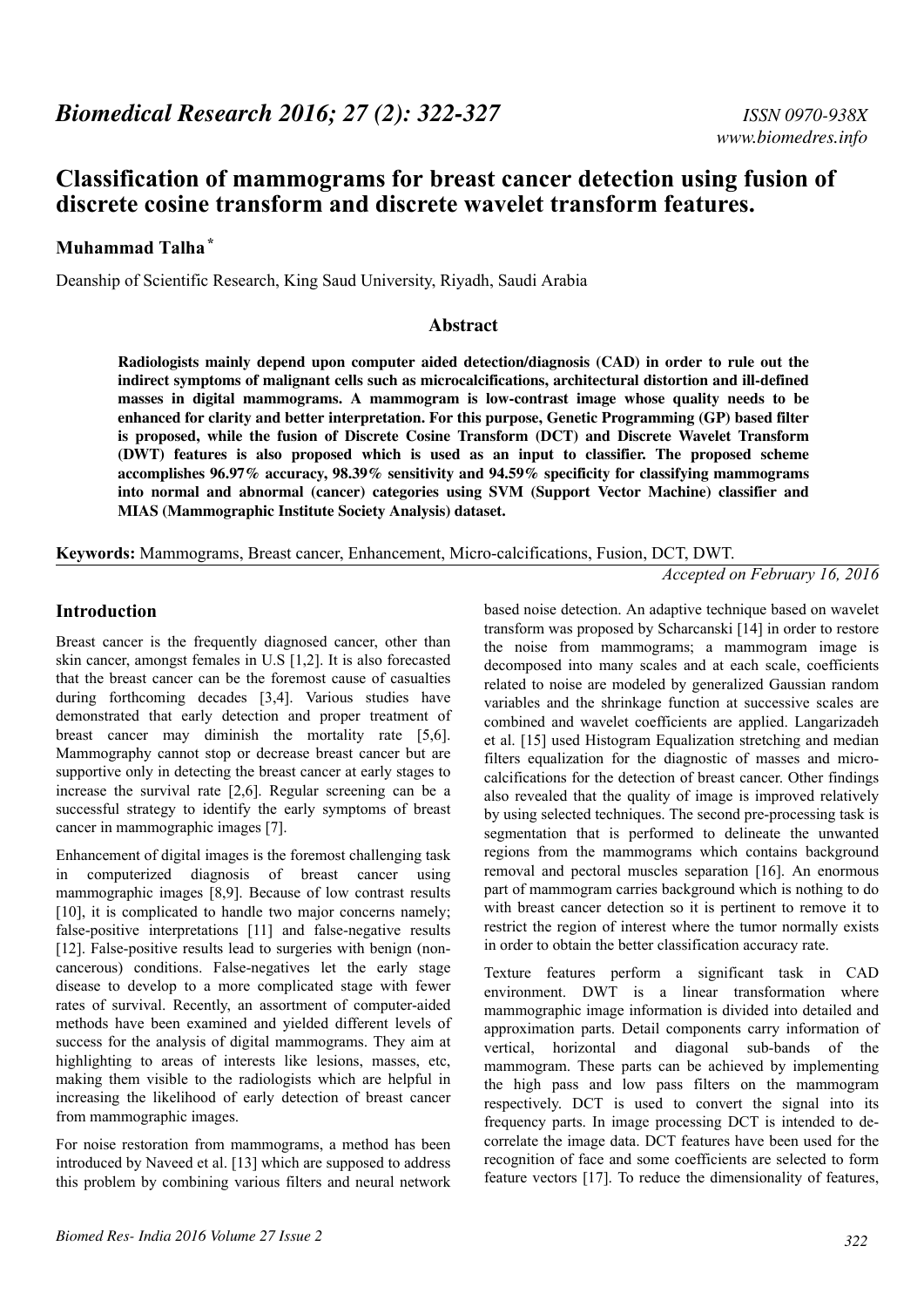Principal Components Analysis (PCA) is applied. Park et al. [18] implemented PCA to reduce the features dimensions which are fed to a classifier. PCA attempts to reduce the huge data saving time and efforts for further image processing with no loss of significant information. It is necessary that the resultant features restrain the utmost information of input image data.

Numerous methods have been created to classify masses into benign and malignant categories. Lahmiri and Boukadoum [19], proposed a supervised learning technique for classification using SVM classifier with DCT features in order to classify mammograms into normal and cancer images with an accuracy of around 92.98%. Another study tested the robustness of extracted DCT features to discriminate between normal and suspicious of mammograms. They implemented KNN classifier achieving the sensitivity of 98% and specificity of 66% using the MIAS [20].

Zakeri et al. [21] used the shape and texture features for classification of mammograms into benign and malignant classes. They applied SVM classifier and achieved 95.00%accuracy, 90.91% sensitivity, 97.87% specificity, 96.77% positive predictive value (PPV), 93.88% negative predictive value (NPV), and 89.71% Matthew's correlation coefficient (MCC). In another research, the authors used the Bayesian Neural Network for the classification of mammograms into normal, benign and malignant mammograms with accuracy rate of about 86.84%. The experiments were conducted using a total of 218 tissues samples including 99 normal, 68 benign and 51 malignant [22].

In this paper, a new GP based enhancement technique is introduced for noise restoration. Then region of interests (ROIs) are extracted by implementing background and pectoral muscles removal techniques. Subsequently, DCT and DWT features are extracted from the ROIs and are fused to get unique features set. Finally these features set are given to the SVM classifier to classify mammograms into normal and abnormal (either benign or malignant) mammograms.

## **Material and Methods**

MIAS dataset is used for experimentation purpose in this study which is a standard and publicly available dataset. The size of each mammogram is  $1024 \times 1024$  pixels and 200 micron resolution. MIAS contains a total of 322 mammograms of both breasts (left and right) of 161 patients. Out of which 61 are labeled as benign, 54 as malignant and 207 are normal mammogram [23]. The complete scheme in this study was implemented using the Image Processing Toolbox in MATLAB 8.0. The whole methodology comprised of the four sequential steps as shown in figure 1.



*Figure 1. The schematic diagram of methodology.*

## **Genetic programming (GP) based quantum noise removal filter**

GP is a machine learning procedure which optimizes a population of computer programs in order to perform a particular assigned computational job. The best optimal solution in the numerical function form is generated through GP evolution cycle. For the proposed filter, GP is supposed to create a numerical optimal evolved expression for mammogram image restoration that optimally combines and exploits dependencies among features of the degraded/blurred mammogram image. To develop such type of function, at first stage, a set of feature vectors is generated by taking a small neighbourhood around each pixel. Then, at second stage, the estimator is trained and produced through GP procedure which has an automatic way of selecting and combining the beneficial feature information under a fitness criterion. These are the same features which make the feature vector at first level. Finally, the created function (equation 1) is used to estimate the mammogram image pixel intensity of the degraded

mammographic images. The performance of the filter function is estimated using various degraded mammogram images. The proposed filter effectively removes the noise and enhances the mammograms for further processing. The newly proposed technique is divided into three parts which are described above and shown in Figure 2, Table 1 and Equation1 respectively.

- Features Extraction Module
- Evaluating Optimal Function using Genetic Programming
- **Estimation of Restored Value**

## **Extracting ROIs**

After the noise removal from all mammograms, now they are fit for further processing so the next step is to extract ROIs. A mammogram contains background (black portion) and pectoral muscles which are not part of breast so it is necessary to remove these unwanted regions in order to focus on region of ROIs only where the probability of cancer exists. Removal of these extra regions not only increases the performance but also decreases the complexity of a classifier. The background is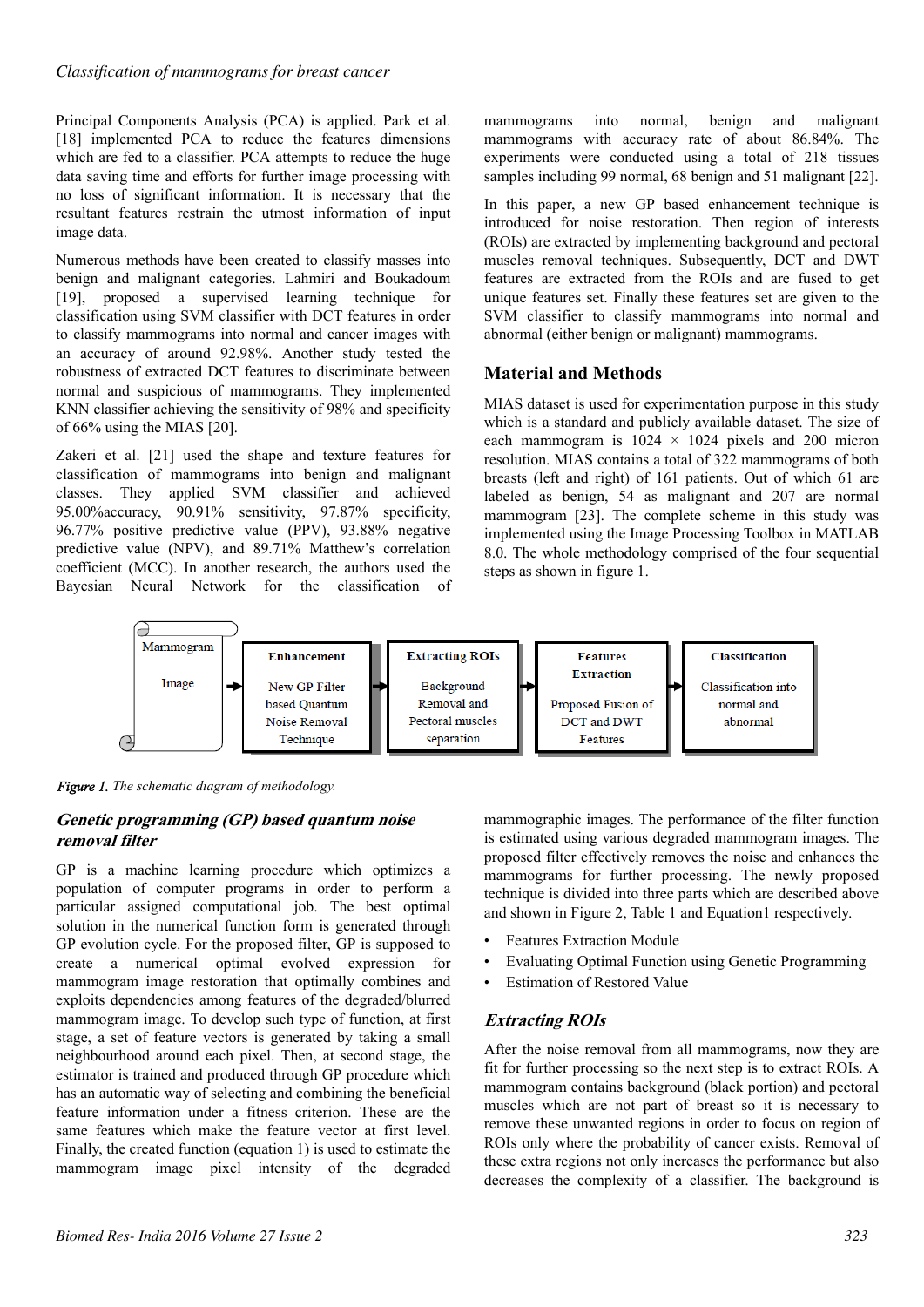removed by implementing the technique used by Nagi et al. [24] and pectoral muscles are separated by using the method of Naveed et al. [13]. Now the resultant mammogram image is the breast part (ROI), this is used to extract the features in forthcoming section.



*Figure 2: The GP filter mechanism.*

|  |  | Table 1. GP parameters setting under minimum Root Mean Square. |  |  |  |  |  |  |
|--|--|----------------------------------------------------------------|--|--|--|--|--|--|
|--|--|----------------------------------------------------------------|--|--|--|--|--|--|

| <b>Parameters</b>            | <b>Set values</b>                                                            |  |
|------------------------------|------------------------------------------------------------------------------|--|
| Fitness criterion            | Minimization of RMSE RMSE=                                                   |  |
|                              | $\sqrt{\frac{l}{l_{xi}}\sum_{i=1}^{l}\sum_{j=1}^{J}(f(ij)-\hat{f}(ij))^{2}}$ |  |
| Selection method             | Roulette Wheel                                                               |  |
| Population size              | 400                                                                          |  |
| Generations                  | 3000                                                                         |  |
| Population Initialization    | Ramped half and half with maximum depth 5                                    |  |
| Operators probabilities      | Variable crossover/mutation ratio                                            |  |
| <b>Crossover Probability</b> | 0.5                                                                          |  |
| Mutation probability         | 0.25                                                                         |  |
| <b>Reproduction Rate</b>     | 0.25                                                                         |  |
| Function set                 | $+, -, *, /, \land$ , log, sin, cos, exp                                     |  |
| Terminals/non-terminal set   | Variable set of feature vectors, $x=(x_1,x_{17})$                            |  |

| Parameters set, $\theta = \{Functions set, Constants\}$<br>set} |  |  |  |
|-----------------------------------------------------------------|--|--|--|
| Constants set: random constants are in the<br>range of [0-1]    |  |  |  |

#### Error (RMSE) fitness criterion

 $F(x_1, x_{17}) = x_7 + sin(x_2 + x_6 + x_{10} + x_{19}) + 0.352 \times (x_{17} + cos(x_{12} + (x_{13}$  $\times$   $(x_{15}+x_{13}+x_{9}+x_{2})$   $\times$   $x_{1})+(((x_{5} \times x_{6}) \times \sin(x_{8}) \times x_{9}) \times$  $0.419$ +sin(x<sub>11</sub>+x<sub>7</sub>) × 5(x<sub>7</sub>+x<sub>8</sub>)/x<sub>9</sub>+(0.502 × ((x<sub>5</sub>+x<sub>9</sub>)+0.312)) ×  $(x_8+(x_7+(x_{17} \times (0.102 \times x_5)) \times (x_2+(x_{13}/\sin(\exp(x_7+x_9)))$ +x<sub>2</sub>)+0.243)+(log(x<sub>6</sub>)+(((x<sub>13</sub>+(x<sub>12</sub>+x<sub>6</sub>))) × x<sub>14</sub>)) +sin(x<sub>11</sub>+x<sub>5</sub>) ×  $4(x_6+x_2)/x_{11}+(0.73 \times ((x_4+x_1)+0.816))(1)$ 

#### **Features extraction**

The accurate classification and diagnostic rate is mainly depends upon robust features, particularly while dealing with mammograms. DWT and DCT are applied on mammographic images. Then twelve (12) DCT and eight (8) DWT features have been experimentally selected using principal component analysis (PCA). This set of 20 features has been fused (combined) to form a single vector which is fed to SVM classifier. Similarly features of all images have been extracted which are given to the classifier in order to distinguish between normal and abnormal mammograms in the subsequent section.

#### **Classification**

The process of classifying features into their respective classes, such as normal and abnormal or benign and malignant, is known as classification. In binary classification problems like normal/abnormal, SVMs perform better comparatively. SVM is implemented in this paper using hold-out technique for splitting the entire dataset into training and testing components, where 70% of the mammograms are allocated to the training set and the remaining 30% to the testing set from both classes. The results are presented in the upcoming section.

#### **Experimental Results**

The proposed GP filter effectively restores the noise from mammograms which is beneficial in getting higher diagnostic rate (differentiation between normal and abnormal mammograms). The images shown in figure 3 (a-b) however, are the original noise-free images and their respective noisy images are shown in figure 3 (a1-b1) where quantum noise is manually added using Matlab 8.

There does not exist such dataset that carry this kind of noise [24-27]. It is observable that Poisson noise has been eliminated effectively and the sharpness of the images are preserved-the images almost look like their original (Figures 3, a2-b2). This shows the efficacy of the proposed GP filter in noise removal.

In order to reaffirm the performance of the proposed GP filter, some further experiments were conducted. The classification accuracy in the presence/absence of quantum noise is computed using DCT features by using some famous classifiers like SVM, ANN (Artificial Neural Networks), k-NN (k-nearest neighbourhood) and Bayesian.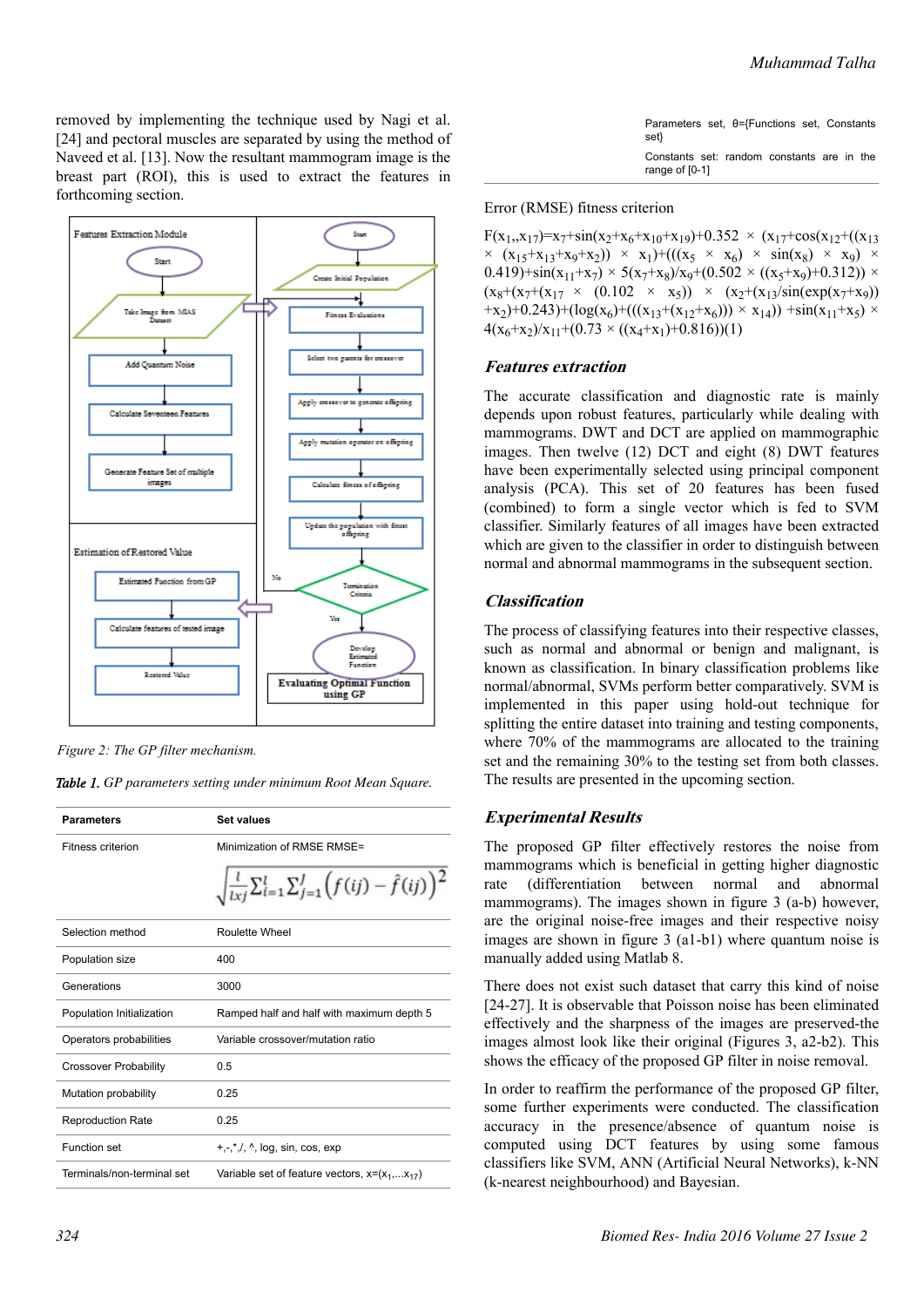#### *Classification of mammograms for breast cancer*

The results shown in table 2 and figure 4 have demonstrated that the proposed GP filter has successfully enhanced the classification accuracy rate by more than 6%.



*Figure 3. Noise removal: (a-b) Original images (a1-b1) Noise added images and (a2-b2) Filtered images.*

*Table 2. Classification accuracy (%) of proposed GP based noise removal filter using DCT features.*

| <b>Classifiers</b>           | Accuracy (%)          |                    |  |  |
|------------------------------|-----------------------|--------------------|--|--|
|                              | Without noise removal | With noise removal |  |  |
| <b>NN</b>                    | 82.31                 | 88.65              |  |  |
| Bayesian                     | 83.87                 | 87.99              |  |  |
| <b>KNN</b>                   | 79.05                 | 85.56              |  |  |
| <b>SVM</b><br>86.29<br>93.89 |                       |                    |  |  |



*Figure 4. Classification accuracy of proposed GB based noise removal filterusing DCT features.*

This substantial improvement proved the supremacy of GP noise removal filter and as well as SVM classifier. It is also demonstrated that the removal of noise is very important before classification into normal and abnormal mammograms.

After the noise removal, the background of the image is removed which contains annotations and black portion. Once the background is removed, then the pectoral muscles have been removed since they are not part of breast.

Now the resultant mammogram image is the part which contains only the breast region where the probability of cancer exists. The proposed fused (DCTODWT) features from this part are extracted and fed to SVM. The results are shown below in table 3.

|  | <b>Table 3.</b> Classification accuracy of normal and abnormal |  |  |
|--|----------------------------------------------------------------|--|--|
|  | mammograms Using fusion of (DCTODWT) features.                 |  |  |

| Index       | <b>SVM</b> |
|-------------|------------|
| Accuracy    | 96.97%     |
| Sensitivity | 98.39%     |
| Specificity | 94.59%     |

The above Table depicts the overall accuracy rate of SVM classifier with 10-fold cross validation technique to distinguish between normal and abnormal mammograms. The promising results revealed that the newly proposed features are discriminating.

## **Conclusion**

The produced classification results are very much promising with 96.97% accuracy, 98.39% sensitivity and 94.59% specificity. Such type of encouraging results are the indicative of the state-of-the-art newly proposed GP based noise removal technique and best performance of proposed fusion of (DCTODWT) features in order to differentiate between normal and abnormal mammograms with higher accuracy rate.

The proposed method may provide an adequate support to the radiologists in differentiating between normal and abnormal mammograms, as a second opinion. The algorithm successfully differentiates normal and abnormal mammograms with high accuracy, sensitivity and specificity.

### **Discussion**

In the present paper, a fully computerized classification scheme is proposed which focuses on identifying normal and abnormal mammograms. The main contribution of this paper is the newly proposed GP filter which addresses the major problem of mammograms, which is removal of noise. Then, the second contribution is the proposed fusion of (DCTODWT) features.

These fused features proved highly fruitful results in differentiating between normal and abnormal mammograms with higher accuracy rate. The notable advantage of this proposed classification scheme can also be the reduction in false positive rate. The limitations of this work includes the large amount of time required to train GP filter, once it is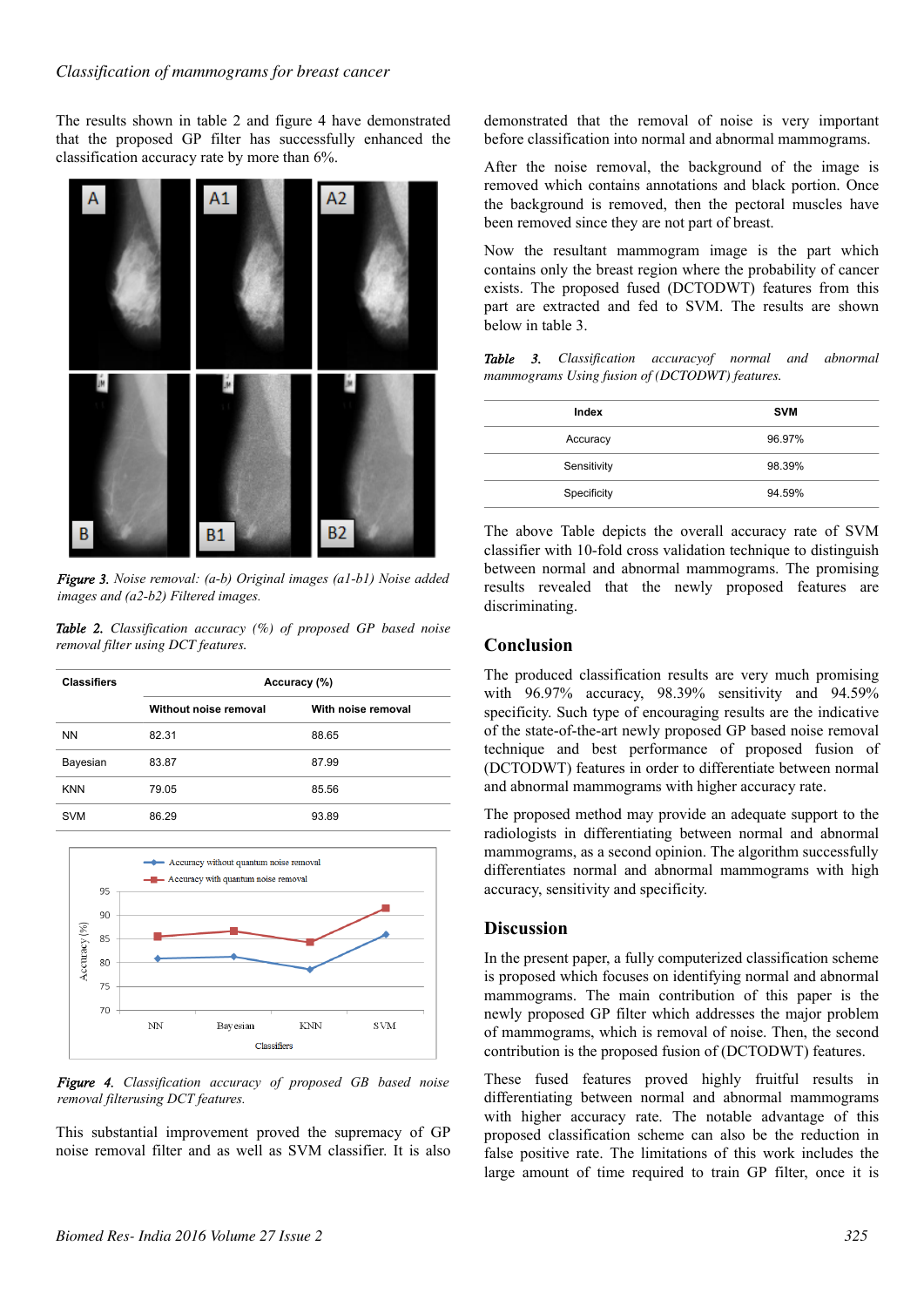trained properly then it works efficiently and produces better results.

## **Acknowledgement**

The authors are thankful to the Deanship of Scientific Research, King Saud University Riyadh Saudi Arabia for funding through the Research Group Project no. RG-1437.

## **References**

- 1. Jemal A, Siegel R Xu J, Ward E. Cancer statistics 2010 CA Cancer J Clin 2010; 60: 277-300.
- 2. Siegel R, Naishadham D, Jemal A. Cancer Statistics 2013 CA Cancer J Clin 2013; 63: 11-30.
- 3. Kolker JL, Ismail AI, Sohn W, Ramaswami N. Trends in the incidence, mortality, and survival rates of oral and pharyngeal cancer in a high-risk area in Michigan, USA Community Dent Oral Epidemiol 2007; 35: 489-499.
- 4. Hanahan D, Weinberg RA. Hallmarks of cancer, the next generation Cell 2011; 144: 646-674.
- 5. Kaul K, DaguilhF ML. Early detection of breast cancer, is mammography enough? Hospital Physician 2002; 38: 49-54.
- 6. Smith RA, Cokkinides V, Eyre HJ. American Cancer Society guidelines for the early detection of cancer 2006. CA Cancer J Clin 2006; 56: 11-25.
- 7. Zhang GP, Yan P, Zhao H. A computer aided diagnosis system in mammography using artificial neural networks. IEEE International Conference on Biomedical Engineering and Informatics, 2008; 02: 823-826.
- 8. Mencattini AM, Salmeri M, Lojacono R, Manuela F. Mammographic images enhancement and denoising for breast cancer detection using dyadic wavelet processing. IEEE Transactions on Instrumentation and Measurement, 2008; 57: 1422-1430.
- 9. Romualdo LS, Vieira MC, Schiabel H, Mascarenhas NDA, Borges LR. Mammographic Image Denoising and Enhancement Using the Anscombe Transformation, Adaptive Wiener Filtering, and the Modulation Transfer Function. Journal of Digital Imaging 2013; 26: 183-197.
- 10. Kom GA, Tiedeu, et al. Computerized detection of masses on mammograms by entropy maximization thresholding. The Abdus Salam International Centre for Theoretical Physics, Trieste (Italy) 2010; 1-21.
- 11. Brewer NT, Jessica T. DeFrankSalz JT. Systematic review, the long-term effects of false-positive mammograms. Annals of Internal Medicine 2007; 146: 502-510.
- 12. Hui Zhi, Bing Ou, Bao-Ming Luo, Xia Feng, Yan-Ling Wen, Hai-Yun Yang. Comparison of ultrasound elastography, mammography, and sonography in the diagnosis of solid breast lesions. Journal of Ultrasound in Medicine 2007; 26: 807-815.
- 13. Naveed N, Hussain A, Jaffar MA Choi TS. Quantum and impulse noise filtering from breast mammogram images. Computer methods and programs in biomedicine 2012; 108: 1062-1069.
- 14.Scharcanski J. Wavelet transform approach to adaptive image denoising and enhancement. Journal of Electronic Imaging 2004; 13: 278-285.
- 15. Langarizadeh M, Mahmud R, Ramli AR, Napis S, Beikzadeh MR, Rahman WE. Improvement of digital mammogram images using histogram equalization, histogram stretching and median filter. Journal of Medical Engineering and Technology 2011; 35: 103-108.
- 16. Xu W, Xia S, Duan H, Xiao M. Segmentation of mass in mammograms using a novel intelligent algorithm. International Journal of Pattern Recognition and Artificial Intelligence 2006; 20: 255-270.
- 17. Dabbaghchian S, Ghaemmaghami MP, Aghagolzadeh A. "Feature extraction using discrete cosine transform and discrimination power analysis with a face recognition technology." Pattern recognition 2010; 43: 1431-1440.
- 18.Park MS, Na JH, Choi JY. PCA-based feature extraction using class information. IEEE International Conference on Systems, Man and Cybernetics 2005; 01: 341-345.
- 19. Lahmiri S and M. Boukadoum. Hybrid discrete wavelet transform and Gabor filter banks Processing for features extraction from biomedical images. Journal of Medical Engineering 2013; 1-13.
- 20. Kendall EJ and Flynn MT. Automated Breast Image Classification Using Features from Its Discrete Cosine Transform. PloS one 2014; 9: e91015.
- 21. Zakeri FS, Behnam H, Ahmadinejad N. Classification of benign and malignant breast masses based on shape and texture features in sonography images. Journal of medical systems 2012; 36: 1621-1627.
- 22. Martins LDO, Santos AMD, Silva AC, Paiva AC. Classification of normal, benign and malignant tissues using co-occurrence matrix and Bayesian neural network in mammographic images. Neural Networks 2006.
- 23.Suckling J, Parker J, Astley S, Dance D. The Mammographic Images Analysis Society digital mammogram database. ExerptaMedica International Congress Series 1994; 1069: 375-378.
- 24. Nagi J, Kareem SA, Nagi F, Ahmed SK. Automated breast profile segmentation for ROI detection using digital mammograms. IEEE EMBS Conference on Biomedical Engineering and Sciences (IECBES) 2010; 87-92.
- 25. Dos Santos Romualdo LC, da Costa Vieira MA and Schiabel, H. Mammography images restoration by quantum noise reduction and inverse MTF filtering. XXII IEEE Brazilian Symposium on Computer Graphics and Image Processing (SIBGRAPI) 2009; 180-185.
- 26. Naseem MT, Sulong GB, Jaffar MA. Quantum Noise Removal and Classification of Breast Mammogram Images. Microscopy Research and Technique 2012; 75: 1609-1612.
- 27. Wang , Li JB, Wu L, Gao H (2013). Mammography visual enhancement in CAD-based breast cancer diagnosis. Clinical imaging 2013; 37: 273-282.